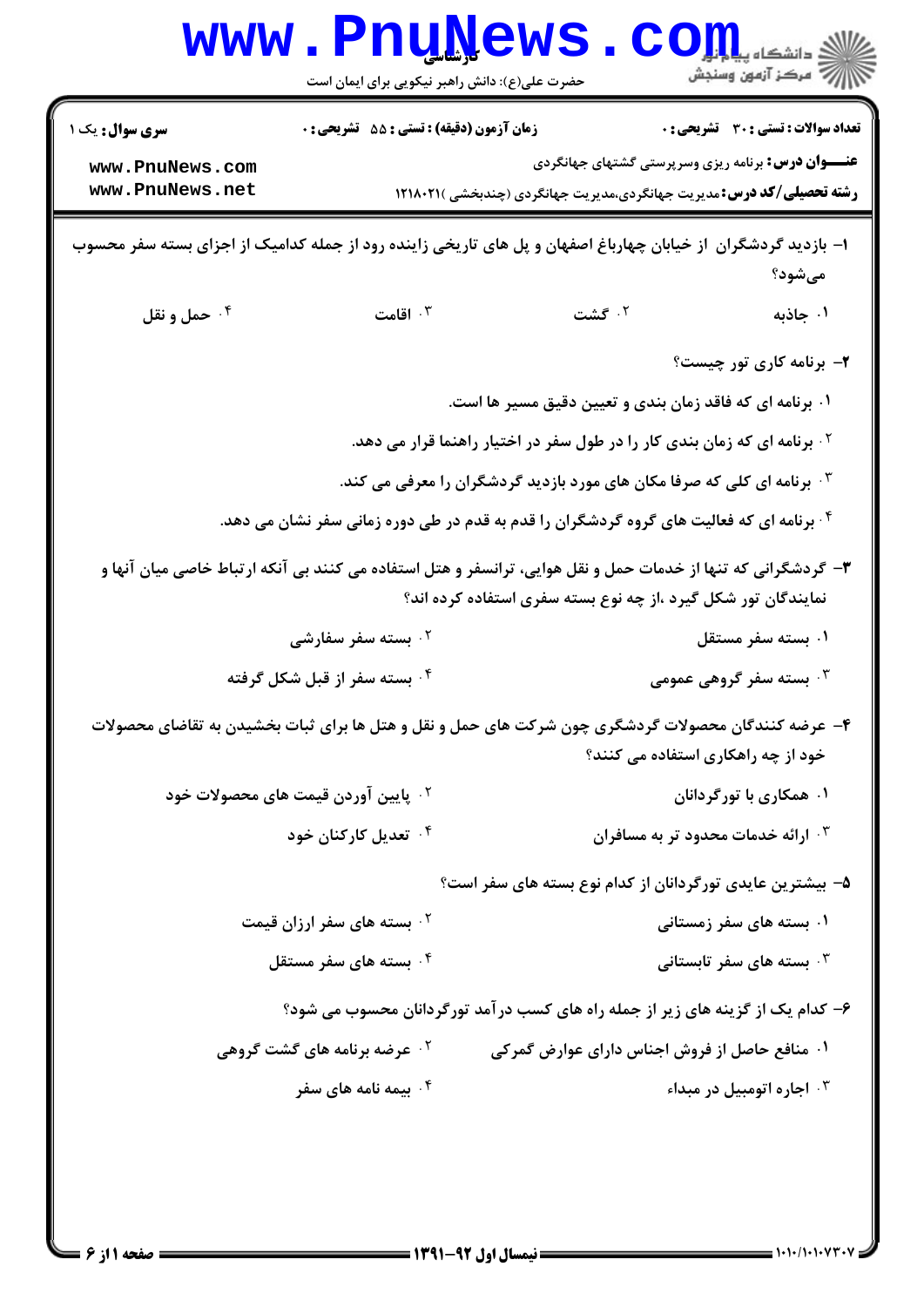|                                                                                                                          | <b>www.PnuNews</b>                                                                                                                       |                                                                              | $\mathbf{CO}$ ll den                                      | رآ مرڪز آزمون وسنڊش                   |
|--------------------------------------------------------------------------------------------------------------------------|------------------------------------------------------------------------------------------------------------------------------------------|------------------------------------------------------------------------------|-----------------------------------------------------------|---------------------------------------|
|                                                                                                                          | حضرت علی(ع): دانش راهبر نیکویی برای ایمان است                                                                                            |                                                                              |                                                           |                                       |
| <b>سری سوال : ۱ یک</b>                                                                                                   | زمان آزمون (دقیقه) : تستی : 55 آتشریحی : 0                                                                                               |                                                                              |                                                           | تعداد سوالات : تستي : 30 ٪ تشريحي : 0 |
| www.PnuNews.com<br>www.PnuNews.net                                                                                       |                                                                                                                                          |                                                                              | <b>عنـــوان درس:</b> برنامه ریزی وسرپرستی گشتهای جهانگردی |                                       |
|                                                                                                                          | <b>رشته تحصیلی/کد درس:</b> مدیریت جهانگردی،مدیریت جهانگردی (چندبخشی )۱۲۱۸۰۲۱                                                             |                                                                              |                                                           |                                       |
| ۷- تورگردانانی که برای سفر خود از امکانات اقامتی خاص مانند دهکده های تفریحی، استفاده می کنند در کدام گروه قرار<br>دارند؟ |                                                                                                                                          |                                                                              |                                                           |                                       |
|                                                                                                                          | ۰ <sup>۲</sup> تورگردانان تخصصی                                                                                                          |                                                                              |                                                           | ۰۱ تورگردانان داخلی                   |
| ۰۴ تورگردانان بازار انبوه                                                                                                |                                                                                                                                          |                                                                              |                                                           | ۰۳ تورگردانان ورودی                   |
| ۸– همکاری با تورگردانان چه منافعی را برای دفاتر خدمات مسافرتی ایجاد خواهد کرد؟                                           |                                                                                                                                          |                                                                              |                                                           |                                       |
|                                                                                                                          |                                                                                                                                          |                                                                              | ۰۱ امکان حضور در چندین بازار از طریق ایجاد نمایندگی       |                                       |
| <sup>۲ .</sup> امکان فروش بهتر بسته های سفر به مشتریان از سوی دفاتر خدمات مسافرتی خوشنام                                 |                                                                                                                                          |                                                                              |                                                           |                                       |
|                                                                                                                          | ۰۳ عرضه محصولات متنوع در ويترين محصولات                                                                                                  |                                                                              |                                                           |                                       |
|                                                                                                                          | ۰۴ استفاده از دفاتر به عنوان یک مکان خرده فروشی بسته های سفر                                                                             |                                                                              |                                                           |                                       |
|                                                                                                                          |                                                                                                                                          | ۹- کدام گزینه از جمله انتظارات تورگردان از مشتریان است؟                      |                                                           |                                       |
|                                                                                                                          | <sup>۲</sup> ۰ ارائه اطلاعات دقیق از سفر                                                                                                 |                                                                              | ۰۱ اعلام بهای نهایی محصول به هنگام خرید بسته سفر          |                                       |
|                                                                                                                          | ۰۴ پرداخت به موقع هنگام خرید بسته سفر                                                                                                    |                                                                              | ۰۳ ارائه خدمات ایمن و با کیفیت                            |                                       |
|                                                                                                                          | ۱۰– استفاده از کدام روش به تورگردان کمک می کند تا میزان استقبال و خرید مشتریان از کل ظرفیت طراحی شده برای بسته<br>های سفر خود را دریابد؟ |                                                                              |                                                           |                                       |
|                                                                                                                          |                                                                                                                                          |                                                                              | ۰۱ بررسی اوضاع و احوال پیرامونی                           |                                       |
|                                                                                                                          |                                                                                                                                          |                                                                              | <b>گ بررسی ضریب اشغال بسته های سفر عرضه شده</b>           |                                       |
|                                                                                                                          |                                                                                                                                          |                                                                              | <b>۰۳ بررسی نرخ رشد صنعت گردشگری</b>                      |                                       |
|                                                                                                                          |                                                                                                                                          | ۰۴ بررسی تجارب و نمونه های پیشین بسته های سفر عرضه شده                       |                                                           |                                       |
|                                                                                                                          |                                                                                                                                          | 1۱- بسته های سفری که در مرحله بلوغ خود قرار دارند در کدام گروه جای می گیرند؟ |                                                           |                                       |
| ۰۴ علامت سوال                                                                                                            | ۰۳ گاوهای شیرده                                                                                                                          | ۰ <sup>۲</sup> ستارگان                                                       |                                                           | ۰۱ سگها                               |
|                                                                                                                          |                                                                                                                                          |                                                                              |                                                           |                                       |
|                                                                                                                          |                                                                                                                                          |                                                                              |                                                           |                                       |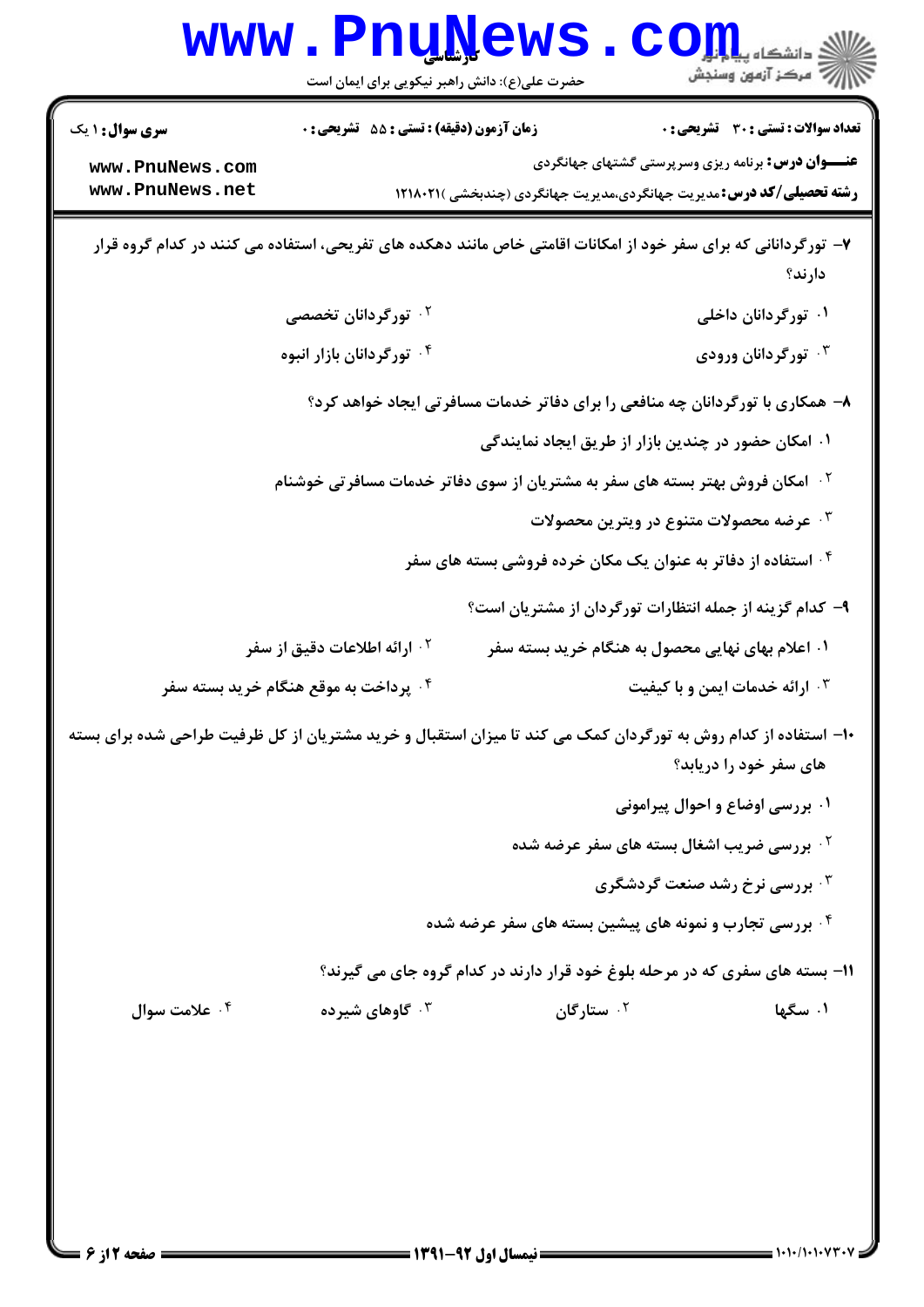| WWW.Pnullews.Com<br>حضرت علی(ع): دانش راهبر نیکویی برای ایمان است |  |
|-------------------------------------------------------------------|--|
|-------------------------------------------------------------------|--|

| <b>سری سوال : ۱ یک</b>                                  | <b>زمان آزمون (دقیقه) : تستی : 55 تشریحی : 0</b>  | <b>تعداد سوالات : تستي : 30 ٪ تشريحي : 0</b>                                                                  |
|---------------------------------------------------------|---------------------------------------------------|---------------------------------------------------------------------------------------------------------------|
| www.PnuNews.com                                         |                                                   | <b>عنـــوان درس:</b> برنامه ریزی وسرپرستی گشتهای جهانگردی                                                     |
| www.PnuNews.net                                         |                                                   | <b>رشته تحصیلی/کد درس:</b> مدیریت جهانگردی،مدیریت جهانگردی (چندبخشی )۱۲۱۸۰۲۱                                  |
|                                                         |                                                   | ۱۲- اصطلاح درو کردن در بازاریابی به چه معناست؟                                                                |
|                                                         |                                                   | ۰۱ قطع آگاهانه هزینه های پشتیبانی تا سطح حداقل به منظور بهینه کردن سود آوری در کوتاه مدت                      |
|                                                         |                                                   | <b>گ تغییر در ترکیب محصول و عرضه مجدد آن به شیوه ای جدید</b>                                                  |
|                                                         |                                                   | <b>۳ ـ حراج کردن و واگذاری دارایی های امتیاز یک شرکت به شرکت های دیگر</b>                                     |
|                                                         |                                                   | ۰ <sup>۴</sup> تقسیم دارایی به اجزاء کوچکتر و یا تقسیم محصول ضعیف به مجموعه ای از کالاهای ضعیف                |
|                                                         |                                                   | ۱۳- استفاده از جاذبه های مکمل معمولا در رابطه با چه نوع مقاصدی مد نظر تورگردان قرار می گیرد؟                  |
|                                                         |                                                   | ۰۱ در مقصدی که جاذبه های آن با علایق مخاطبان سازگار نیست.                                                     |
|                                                         |                                                   | ۰ <sup>۲</sup> در مقصدی که فاصله آن با مبداء بسیار زیاد است.                                                  |
|                                                         |                                                   | در مقصدی که به اندازه کافی جاذبه برای تامین نظر مسافران ندارد. $\cdot$                                        |
|                                                         |                                                   | ۰۴ در مقصدی که وجود امکانات و خدمات در آن اندک است.                                                           |
|                                                         |                                                   | ۱۴– کدام گزینه از جمله مواردی است که تورگردان باید در مورد خدمات اقامتی مقصد بداند؟                           |
|                                                         |                                                   | ۰۱ وجود محلی برای پذیرش و ایجاد هماهنگی میان اعضای تور                                                        |
|                                                         |                                                   | <b>گ وجود خدماتی نظیر حمل و نقل اثاثیه مسافران</b>                                                            |
|                                                         |                                                   | <b>۰۳ آگاهی از وجود تغذیه بین راهی برای مسافران</b>                                                           |
|                                                         |                                                   | ۰۴ وجود محلی برای استراحت و صرف نوشیدنی یا غذا                                                                |
|                                                         |                                                   | ۱۵– در نظر گرفتن مواردی چون ویلچر در سفر برای مسافران با توجه به کدام عوامل موجود در سفر انجام می شود؟        |
|                                                         | <sup>7</sup> · در نظر گرفتن خصایص و علایق مسافران | ۰۱ در نظر گرفتن توانایی های مسافران                                                                           |
| ۰۴ در نظر گرفتن محل سوار و پیاده شدن مسافران            |                                                   | در نظر گرفتن طول برنامه کاری در هر روز $\cdot$ "                                                              |
|                                                         |                                                   | ۱۶– کدام یک از بخشهای مربوط به صرف غذا می تواند در تحت تاثیر قرار دادن مسافران بیشترین تاثیر را برجای بگذارد؟ |
| <sup>۲ .</sup> اولین و آخرین وعده غذایی صرف شده در مقصد |                                                   | ۰۱ حجم غذا و کیفیت آن                                                                                         |
|                                                         | ۰ <sup>۴</sup> هزینه خدمات جانبی                  | <b>۴ . صرف غذا در محیطی زیبا ، جذاب و صمیمانه</b>                                                             |
|                                                         |                                                   |                                                                                                               |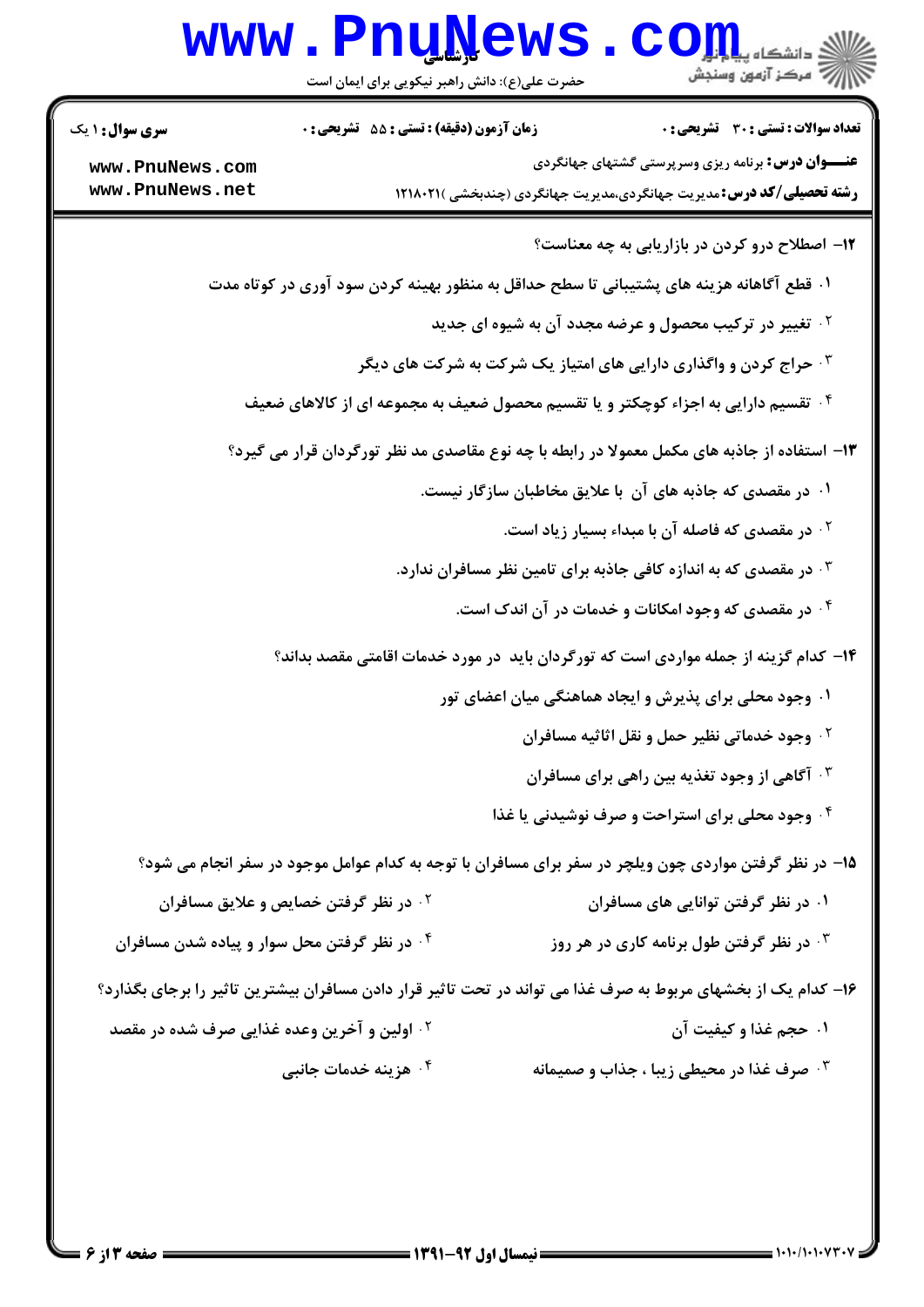|                                                                                                                      | <b>www.PnuNews</b><br>حضرت علی(ع): دانش راهبر نیکویی برای ایمان است                                             |                                                                       | الی دانشکاه پیام اول<br>ارگ مرکز آزمون وسنجش                                                                                                                       |  |
|----------------------------------------------------------------------------------------------------------------------|-----------------------------------------------------------------------------------------------------------------|-----------------------------------------------------------------------|--------------------------------------------------------------------------------------------------------------------------------------------------------------------|--|
| <b>سری سوال : ۱ یک</b>                                                                                               | زمان آزمون (دقیقه) : تستی : 55 تشریحی : 0                                                                       |                                                                       | <b>تعداد سوالات : تستی : 30 ٪ تشریحی : 0</b>                                                                                                                       |  |
| www.PnuNews.com<br>www.PnuNews.net                                                                                   |                                                                                                                 |                                                                       | <b>عنـــوان درس:</b> برنامه ریزی وسرپرستی گشتهای جهانگردی<br><b>رشته تحصیلی/کد درس:</b> مدیریت جهانگردی،مدیریت جهانگردی (چندبخشی )۱۲۱۸۰۲۱                          |  |
|                                                                                                                      |                                                                                                                 |                                                                       | ۱۷– در صورتی که جاذبه ای در بسته سفر قرار نداشته باشد اما مسافر قصد بازدید از آن را در طول سفر داشته باشد، به طور<br>معمول تورگردان چه راه کاری را در نظر می گیرد؟ |  |
|                                                                                                                      |                                                                                                                 | ۰۱ قرار دادن اوقات آزاد در اختیار مسافران جهت بازدید از جاذبه         |                                                                                                                                                                    |  |
|                                                                                                                      |                                                                                                                 | <sup>۲ .</sup> قرار دادن راهنمای خصوصی برای مسافر جهت بازدید از جاذبه |                                                                                                                                                                    |  |
|                                                                                                                      |                                                                                                                 | دریافت مبلغ بیشتر برای بردن مسافر به جاذبه مورد نظر $\cdot$           |                                                                                                                                                                    |  |
|                                                                                                                      |                                                                                                                 | ۰۴ فرستادن مسافر در مقصد با توری که آن جاذبه را در برنامه خود دارد    |                                                                                                                                                                    |  |
|                                                                                                                      | استانبول می شود و از طریق هواپیما از استانبول به اصفهان بر می گردد، این مسافر از کدام نوع بسته سفر استفاده کرده |                                                                       | ۱۸- مسافری سفر خود را از تهران آغاز کرده با هواپیما به شهر رم می رود ، سپس با ترن به آتن رفته و از آنجا با کشتی راهی<br>است؟                                       |  |
|                                                                                                                      | ۰ <sup>۲</sup> بسته سفر با مسیر باز                                                                             |                                                                       | ۰۱ بسته سفر حلقوی                                                                                                                                                  |  |
|                                                                                                                      | ۰۴ بسته سفرترکیبی                                                                                               |                                                                       | ۰۳ بسته سفر با مرکزیت ثابت                                                                                                                                         |  |
| ۱۹- در چه زمانی بنگاه های تور گردان می کوشند قیمتی را برای بسته های سفر تعیین کنند که با توجه به شرایط بازار و میزان | کشش پذیری بازار هدف بتواند بیشترین فاصله را میان درآمد ها و هزینه ها ایجاد کند؟                                 |                                                                       |                                                                                                                                                                    |  |
|                                                                                                                      |                                                                                                                 | ۰۱ وقتی بنگاه به دنبال حداکثر سازی سود در کوتاه مدت است.              |                                                                                                                                                                    |  |
|                                                                                                                      |                                                                                                                 | <sup>۲</sup> ۰ وقتی بنگاه به دنبال حداکثر سازی سود در بلند مدت است.   |                                                                                                                                                                    |  |
|                                                                                                                      |                                                                                                                 |                                                                       | وقتی بنگاه به دنبال کسب سود چندانی نیست $\cdot^{\texttt{w}}$                                                                                                       |  |
|                                                                                                                      |                                                                                                                 | ۰۴ وقتی بنگاه به دنبال جلوگیری از ضرر و جبران هزینه هاست.             |                                                                                                                                                                    |  |
|                                                                                                                      |                                                                                                                 |                                                                       | ۲۰- کدام عنصر آمیخته بازاریابی در قیمت گذاری بیشترین تاثیر را دارد؟                                                                                                |  |
| ۰۴ مردم                                                                                                              | محصول $\cdot$                                                                                                   | $\cdot$ ۵۰ مکان $\cdot$                                               | ۰۱ ترویج                                                                                                                                                           |  |
|                                                                                                                      |                                                                                                                 |                                                                       | <b>۲۱</b> - واجب الحج بودن یک نفر برای سفر به مکه مکرمه ، از جمله کدام یک از عوامل موثر بر کشش پذیری محصول است؟                                                    |  |
|                                                                                                                      | ۰ <sup>۲ -</sup> اهمیت محصول در سبد مصرفی خانوار                                                                |                                                                       | ۰۱ میزان جانشین پذیری محصول                                                                                                                                        |  |
|                                                                                                                      | ۰۴ حدود روابط میان متقاضی و عرضه کننده                                                                          |                                                                       | هیزان تکرار خرید محصول از سوی مصرف کننده $\cdot^{\textsf{\tiny{T}}}$                                                                                               |  |
|                                                                                                                      | ۲۲– در کدام روش قیمت گذاری، نگاه مشتریان و نظریات آنان سهم به سزایی دارد؟                                       |                                                                       |                                                                                                                                                                    |  |
|                                                                                                                      | ۰۲ قیمت گذاری رقابتی                                                                                            |                                                                       | ۰۱ قیمت گذاری محصول بر مبنای قیمت تمام شده                                                                                                                         |  |
| ۰۴ قیمت گذاری بر مبنای ارزش محصول برای مشتری                                                                         |                                                                                                                 |                                                                       | شمت گذاری بر مبنای مدیریت بازده $\cdot$                                                                                                                            |  |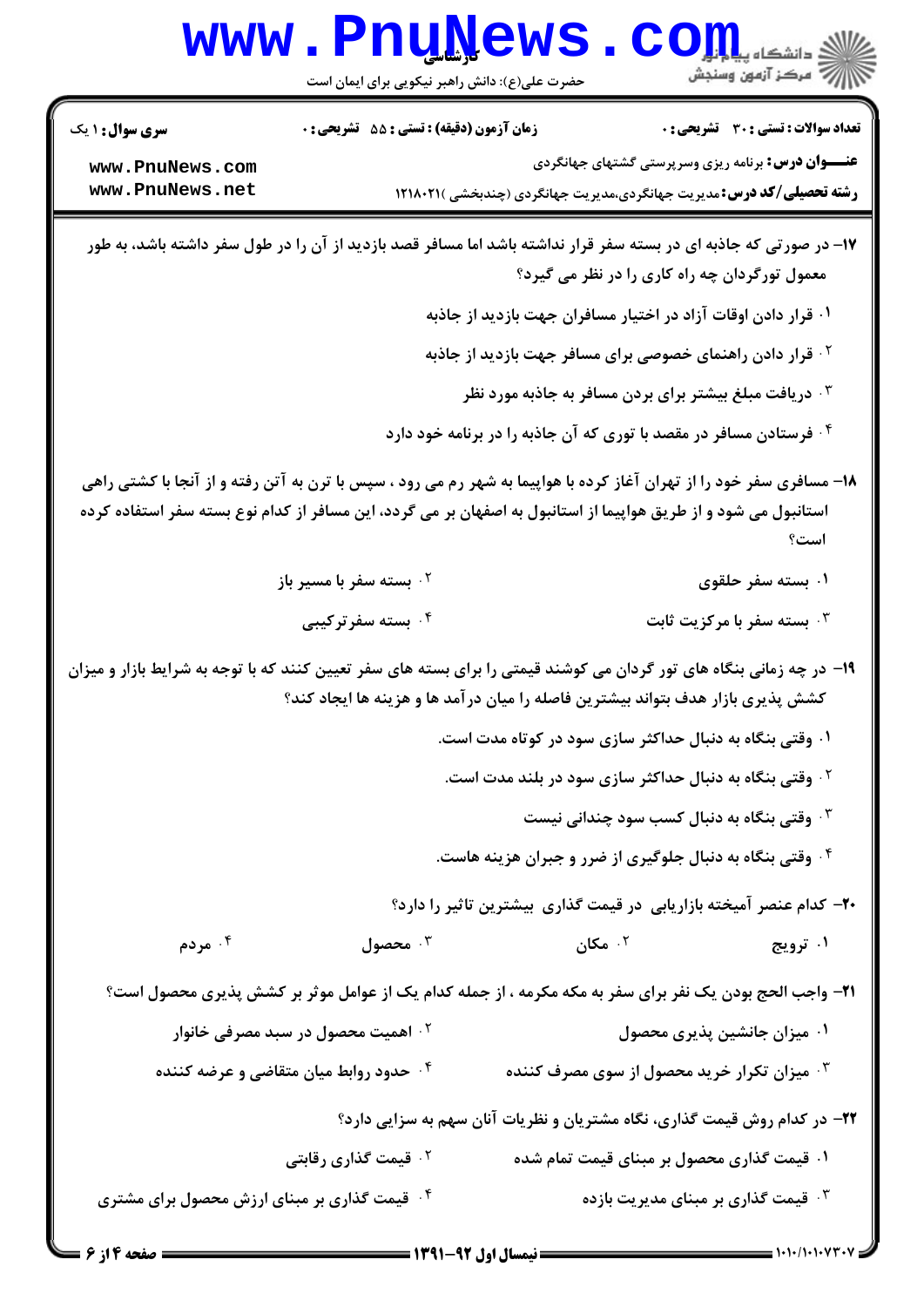|                                                                | <b>WWW.PNUWEWS</b><br>حضرت علی(ع): دانش راهبر نیکویی برای ایمان است |                                                                                                                                                                                   | $\text{COL}$ دانشگاه پیاب                    |
|----------------------------------------------------------------|---------------------------------------------------------------------|-----------------------------------------------------------------------------------------------------------------------------------------------------------------------------------|----------------------------------------------|
| <b>سری سوال : ۱ یک</b>                                         | زمان آزمون (دقیقه) : تستی : 55 آتشریحی : 0                          |                                                                                                                                                                                   | <b>تعداد سوالات : تستی : 30 ٪ تشریحی : 0</b> |
| www.PnuNews.com<br>www.PnuNews.net                             |                                                                     | <b>عنـــوان درس:</b> برنامه ریزی وسرپرستی گشتهای جهانگردی<br><b>رشته تحصیلی/کد درس:</b> مدیریت جهانگردی،مدیریت جهانگردی (چندبخشی )۱۲۱۸۰۲۱                                         |                                              |
|                                                                |                                                                     | ۲۳- وقتی یک بنگاه تور گردان بسته های سفر را با قیمتی ارزان تر به خریدارانی که بسته های سفر را در مواقع کاهش تقاضا<br>خریداری می کنند، می فروشد از چه نوع تخفیفی استفاده کرده است؟ |                                              |
| ۰۴ تخفیف خرید نقدی                                             | ۰ <sup>۳</sup> تخفیف فصلی                                           | ۰۲ تخفیف تجاری                                                                                                                                                                    | ۰۱ تخفیف مقداری                              |
|                                                                |                                                                     | ۲۴- کدام یک از گزینه های زیر از جمله عوامل رقابتی است که یک بنگاه تور گردان برای تجزیه وتحلیل بازار مورد فعالیت خود                                                               | ، بدان توجه می کند؟                          |
| ۰ <sup>۲</sup> مقررات مربوط به ممنوعیت سفر به یک کشور          |                                                                     |                                                                                                                                                                                   | ۰۱ انتخاب زمینه و پیام های تبلیغاتی          |
|                                                                | ۰۴ بررسی نرخ اشتغال زنان                                            |                                                                                                                                                                                   | ۰۳ بررسی نرخ بیکاری                          |
|                                                                |                                                                     | ۲۵– نحوه رزرو جا در بسته سفر از جمله کدام یک از عوامل موثر در آمیخته بازاریابی یک بنگاه تورگردان محسوب می شود؟                                                                    |                                              |
| ۰ <sup>۴</sup> جنبه های ظاهری                                  | ۰ <sup>۳</sup> ترویج                                                | ۰۲ محصول                                                                                                                                                                          | ۰۱ مکان                                      |
|                                                                |                                                                     | ۲۶- کدام گزینه نشانگر ارزیابی عملکرد یک بنگاه تورگردان به وسیله طراحی و تدوین سیستم گرد آوری اطلاعات  است؟                                                                        |                                              |
|                                                                |                                                                     | ۰۱ تعیین اینکه کدام یک از عناصر آمیخته بازاریابی از اهمیت بیشتری برخوردارند.                                                                                                      |                                              |
|                                                                |                                                                     | <sup>۲ .</sup> تعیین استانداردهای عملکردی به منظور تشخیص انحرافات.                                                                                                                |                                              |
|                                                                |                                                                     | ۰ <sup>۳</sup> تعداد کوپن های برگشتی که مورد استفاده مشتریان قرار گرفته اند.                                                                                                      |                                              |
|                                                                |                                                                     | ۰۴ مقایسه نتایج با اهداف تعیین شده بنگاه تورگردان.                                                                                                                                |                                              |
|                                                                |                                                                     | ۲۷– کدام دسته از تبلیغات در زمان افزایش رقابت میان تورگردان استفاده می شود؟                                                                                                       |                                              |
|                                                                | ۰ <sup>۲</sup> تبلیغات متقاعد کننده                                 |                                                                                                                                                                                   | ۰۱ تبلیغات آگاه کننده                        |
|                                                                | ۰ <sup>۴</sup> تبلیغات انتخابی                                      |                                                                                                                                                                                   | ۰ <sup>۳</sup> تبلیغات یاد آوری کننده        |
| ۲۸- کدام گزینه بیانگر مزایای خاص یک بسته سفر در بروشور آن است؟ |                                                                     |                                                                                                                                                                                   |                                              |
| <sup>۲</sup> ۰ توضیح درباره خدماتی که یک هتل ارائه می دهد      |                                                                     |                                                                                                                                                                                   | ۰۱ توصیف ویژگیهای اتاقهای هتل                |
| ۰۴ آگاهی دادن از وجود فضای خانوادگی برای صرف غذا               |                                                                     | ۰ <sup>۳</sup> آگاهی دادن از وجود یک نمایشگاه نزدیک هتل                                                                                                                           |                                              |
|                                                                |                                                                     | ۲۹- کدام گزینه از جمله مسئولیت های یک بنگاه تورگردان در طی یک سفر می باشد؟                                                                                                        |                                              |
|                                                                | <sup>۲</sup> ۰ وجود ترافیک در مسیر رفتن به جاذبه ها                 |                                                                                                                                                                                   | ۰۱ تاخیر در پرواز هواپیما                    |
|                                                                | ۰۴ بالا رفتن قیمت اجناس در بازار مقصد                               |                                                                                                                                                                                   | ۰ <sup>۳</sup> نامناسب بودن اقامت گاه        |
|                                                                |                                                                     |                                                                                                                                                                                   |                                              |